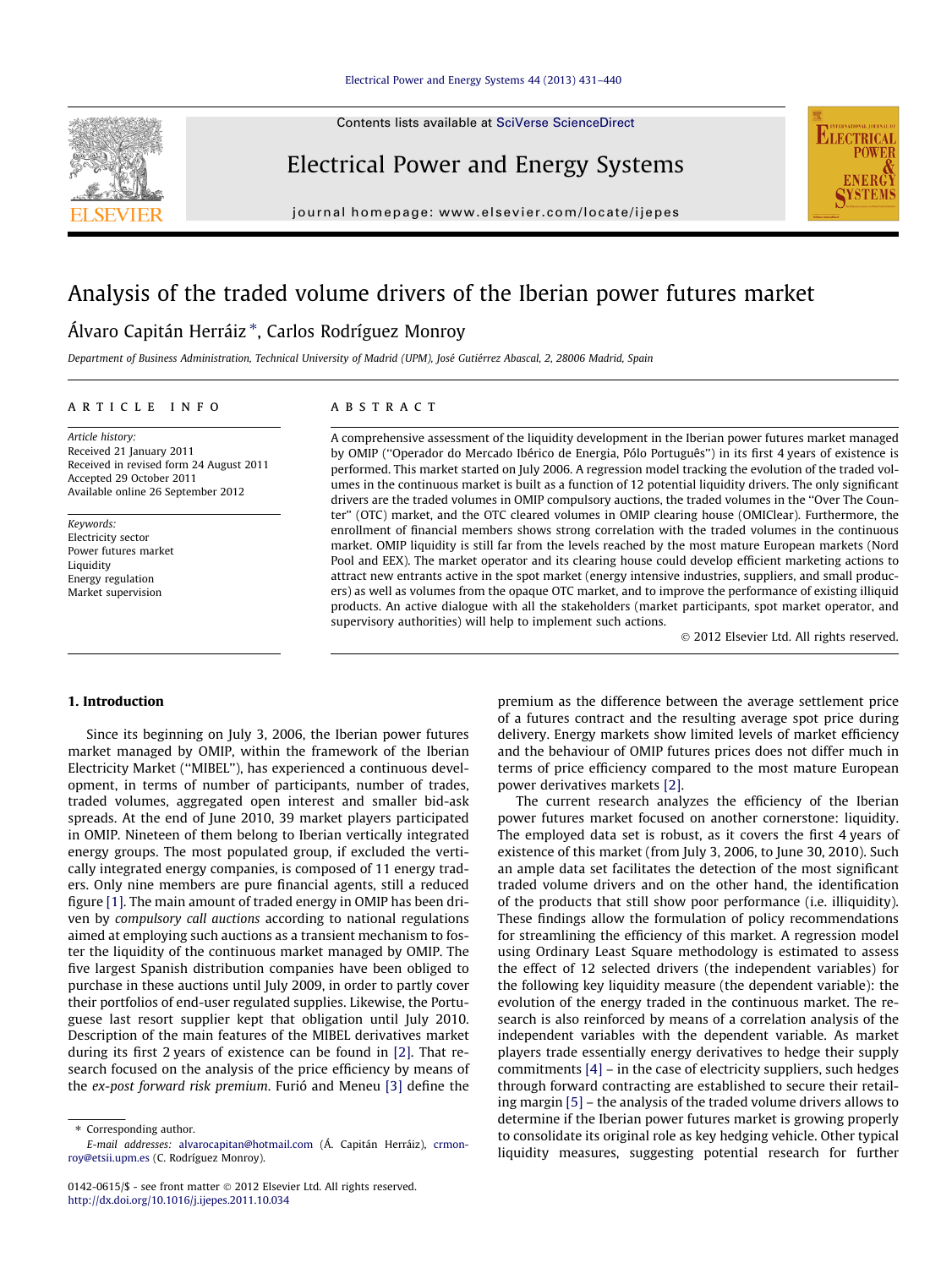analysis of this relatively young market, are the bid-ask spreads [\[6\]](#page--1-0), the open interest [\[7\],](#page--1-0) the volatility and sensitivity of prices to additional demand [\[8\],](#page--1-0) and the resilience [\[9\].](#page--1-0) The term resilience, whose original use comes from Physics, is widely used in other scientific areas, as Finance – related to the robustness of the financial institutions or even the whole financial system [\[10\].](#page--1-0) In the case of liquid energy markets, prices must be resilient to large orders [\[9\].](#page--1-0) In the Iberian power futures market, the resilience is mainly secured by the market regulation, as the market operator establishes maximum price variation limits. The orders exceeding such limits cannot be matched [\[11\]](#page--1-0). Additionally, The Spanish Energy Commission (Comisión Nacional de Energía, CNE) performs weekly monitoring of the evolution of the power futures prices and the OTC prices, by means of charts of OMIP settlement prices and OTC weighted average prices [\[12\]](#page--1-0). As deviations between the values of both price series are not usual, the resilience is also found in the OTC market, strengthening the forward market integrity.

The article is structured as follows: (i) Section 2 performs a literature review of relevant studies regarding liquidity of energy markets; (ii) Section [3](#page--1-0) provides a comprehensive overview of the Iberian power futures market, including a basic description of the coexistent regulated forward contracting mechanisms, and comparison with the liquidity levels of the Spanish OTC market and with the most mature European power futures markets; (iii) Section [4](#page--1-0) performs a thorough analysis of the traded volume drivers in OMIP continuous market by means of a regression model and correlation analysis; (iv) Section [5](#page--1-0) formulates recommendations for the proper development of this market; (v) Section [6](#page--1-0) concludes summarizing the main findings and suggesting further research.

#### 2. Literature review of liquidity in energy markets

#### 2.1. Academic research

Fusaro [\[13\]](#page--1-0) researches about the emerging energy derivatives markets since the 1980s (oil and gas) and 1990s (power) describing their specificities compared to the original pure financial markets. He defines liquidity as a characteristic of a market where there is a high level of trading activity. He provides an overview of the development of North American, European and Asian oil, gas, and power markets. He foresees the liquidity growth in those markets due to the development of energy derivatives. Mork [\[14\]](#page--1-0) researches about the deregulated European power markets in the 1990s envisaging the emergence of financial markets for electricity. He focuses in three case studies: United Kingdom, Norway and Switzerland. He indicates that the Nordic region has developed a quite advanced and well-functioning electricity trading pool, with widespread financial trading and good liquidity. In order to create healthy financial power markets, the choice of pool model, including spot, adjustment and forward markets, will make or break liquidity. Newbery et al. [\[9\]](#page--1-0) analyze the inadequate liquidity level of the Dutch electricity market. They indicate that liquid markets enable the immediate execution of standard orders, exhibit prices that are resilient to large orders, and present low transaction costs due to the high amount of active participants and traded volumes. Based on this analysis and on the Monitoring Report on the Dutch Wholesale Electricity Market, 2006, prepared by the Office of Energy Regulation (DTe) for the Netherlands Competition Authority (NMa), Krishna [\[8\]](#page--1-0) examines the existing measures of liquidity in that market adopted by NMa. He defines liquidity as the ability of an asset to be instantly converted into cash without any significant movement in the price. He detects the liquidity improvement caused by the decline of the level of bid-ask spreads in the period 2006–2007. He also detects a positive, though insignificant relationship between the volatility of electricity prices and the level of liquidity in the Dutch electricity markets in that period. Hence, the volatility in prices in this electricity market during this period is not necessarily a sign of illiquidity. Batlle et al. [\[15\]](#page--1-0) indicate the positive effects of the market maker agreements for enhancing liquidity. Their research, applied to the French balancing power market, proposes to introduce such agreements in order to improve efficiency. Market makers are needed when the structure of the traders is such that liquidity does not arise naturally. A market maker is an exchange member obliged to make a continuous two-way price, creating bid and ask prices for a given security. It generally maintains inventory and stands ready to buy and sell at the quoted price to keep a functioning market and fostering liquidity. Due to such a dynamic and active quotation service, they constitute a key factor in attracting new actors in the organized markets [\[16\]](#page--1-0). Otherwise, the new actors should be mainly obliged to contract OTC brokerage services to find counterparty, or establish bilateral contracts. Meeus [\[17\]](#page--1-0) analyzes the regulation of the European power exchanges, distinguishing between ''merchant'' and ''cost-of-service-regulated''. He indicates that the exchanges can benefit from a positive network externality, as liquidity attracts liquidity. The liquidity supporting measures fostered by regulators, forcing international traders, Transport System Operators, or incumbent generation companies to trade on the incumbent power exchange, improve the liquidity of that exchange. However, due to the natural monopoly features of the exchanges, they reinforce the dominant position of the incumbent power exchange, which can be problematic. Molzahn and Singletary [\[18\],](#page--1-0) in their research about the Financial Transmission Rights (FTRs) in the North American Midwest Independent System Operator (MISO) auction market, indicate that the large speculator profits are potentially concerning. On the other hand, they find support to the argument that speculators confer useful liquidity benefits. Regarding liquidity of emission trading programs and international emission markets, an overview can be found in [\[19\]](#page--1-0). For the case of Tradable White Certificates (TWCs), Mundaca [\[20\]](#page--1-0) describes the liquidity increase due to the implementation of a European scheme to improve energy efficiency.

#### 2.2. Supervision reports in European energy markets

#### 2.2.1. Monitoring of market liquidity by the European Commission

The Directorate-General for Energy (DG ENER) of the European Commission performed in year 2008 – at that time named DG TREN, as it also covered transport issues – two analyses of EU wholesale energy markets. The first one [\[21\]](#page--1-0) evaluates the factors impacting on current and future market liquidity and efficiency. EU wholesale energy markets were relatively underdeveloped. Wholesale power markets were significantly more advanced than natural gas ones. Progress was not uniform and there were large variations in market liquidity and efficiency across the EU. Natural gas, power and  $CO<sub>2</sub>$  trading is a deregulated activity with a large and growing proportion taking place in the opaque OTC market. Exchange prices set a benchmark for spot prices. OTC is seen as more flexible, cheaper, and offering more specialized products. There is a strong inverse relationship between the levels of market concentration and the degree of liquidity. Improvement in supply and demand data transparency is a quick-win. The second report [\[22\]](#page--1-0) analyzes the historical data of EU wholesale electricity, natural gas and  $CO<sub>2</sub>$ markets. For power exchanges during 2002–2007, a clear increase is found in traded volumes, market participants, and price correlations. There is a negative relation between an increase in market participants and volatility. Price volatility remains notably high on spot power trading. Derivative contracts are higher in volume, less volatile but more concentrated on one exchange (the German based European Energy Exchange, EEX). The substantial OTC growth (traded volumes doubling since year 2006) is caused by